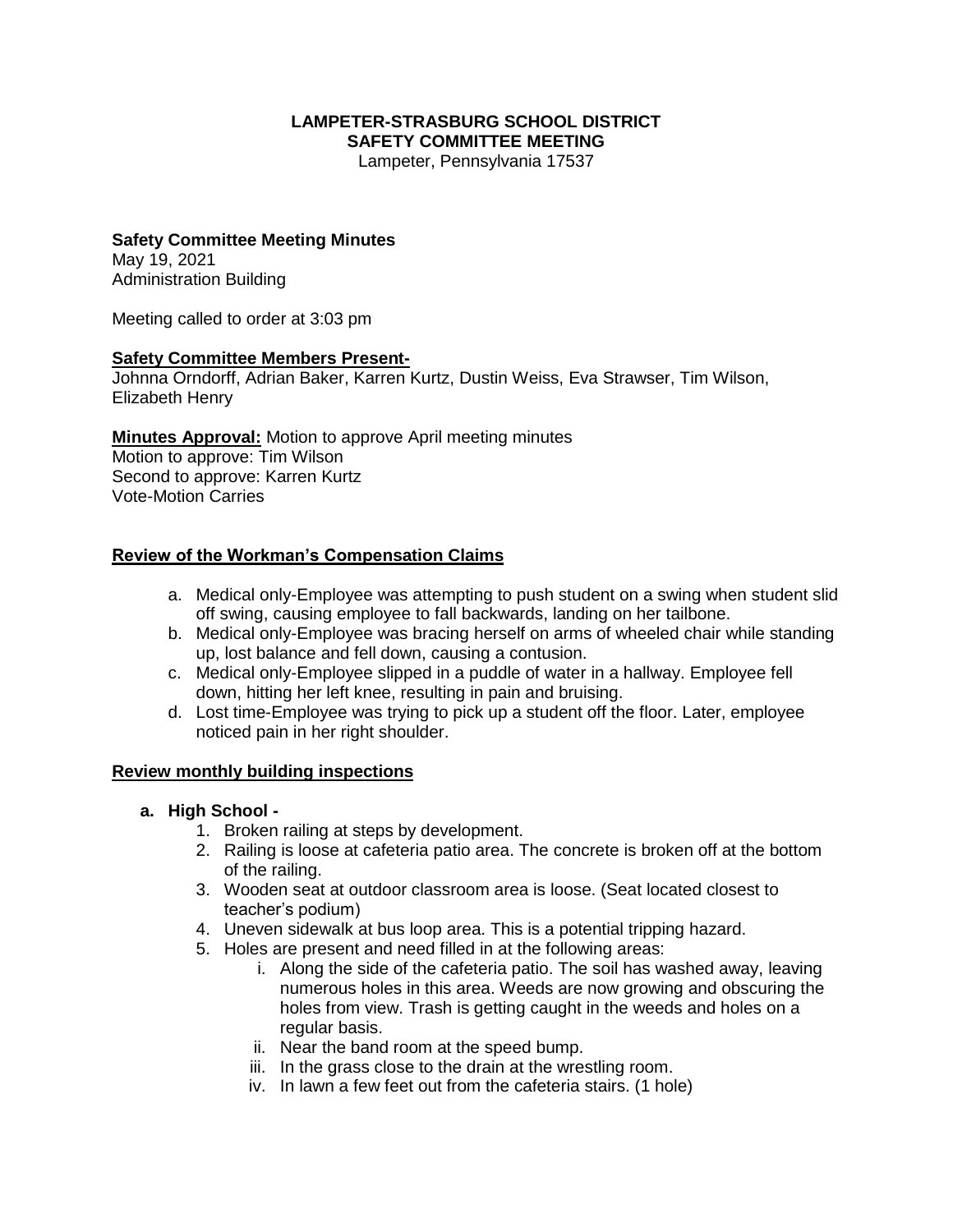#### **b. Administration Building -**

- 1. No issues this month.
- **c. Martin Meylin -**
	- 1. No issues this month.
- **d. Strasburg Elementary -** 1. No report this month.
- **e. Lampeter Elementary -** 1. No report this month.
- **f. Hans Herr Elementary –**
	- 1. No issues this month.
- **g. Maintenance Building -** 1. No issues this month.
- **h. Grounds -**
	- 1. No report this month.
- **i. Field Houses -** 1. No issues this month.
	-
- **j. HH and LE Playground inspections -**
	- 1. No report this month.

### **Items from the Committee**

- 1. There is water spillage occurring near/under the bottle fillers, which creates a slippage and/or fall risk. Some buildings are in need of mats to place under their filling stations.
- 2. The gate by the garage at the fieldhouse is tough to open. It is jamming. This gate will be used the evening of commencement. Ms. Strawser will be putting a ticket in the system regarding this issue.
- 3. Gate to MM/HS loading docks. This gate has been in the up position recently. Was this due to FFA plant sale or is the gate broken?
- 4. Traffic Concerns:
	- a. Is a re-evaluation of the effectiveness of the new traffic pattern going to occur?
	- b. Individuals are not following one-way directions.
		- i. People are turning into MM front staff parking lot the wrong way-- at the exit only end of the lot. Would it be possible to add a "Do Not Enter" sign on the back of this lot's stop sign? (sign would face towards Rosier Way)
		- ii. Individuals are driving down Rosier Way the wrong way throughout the day.